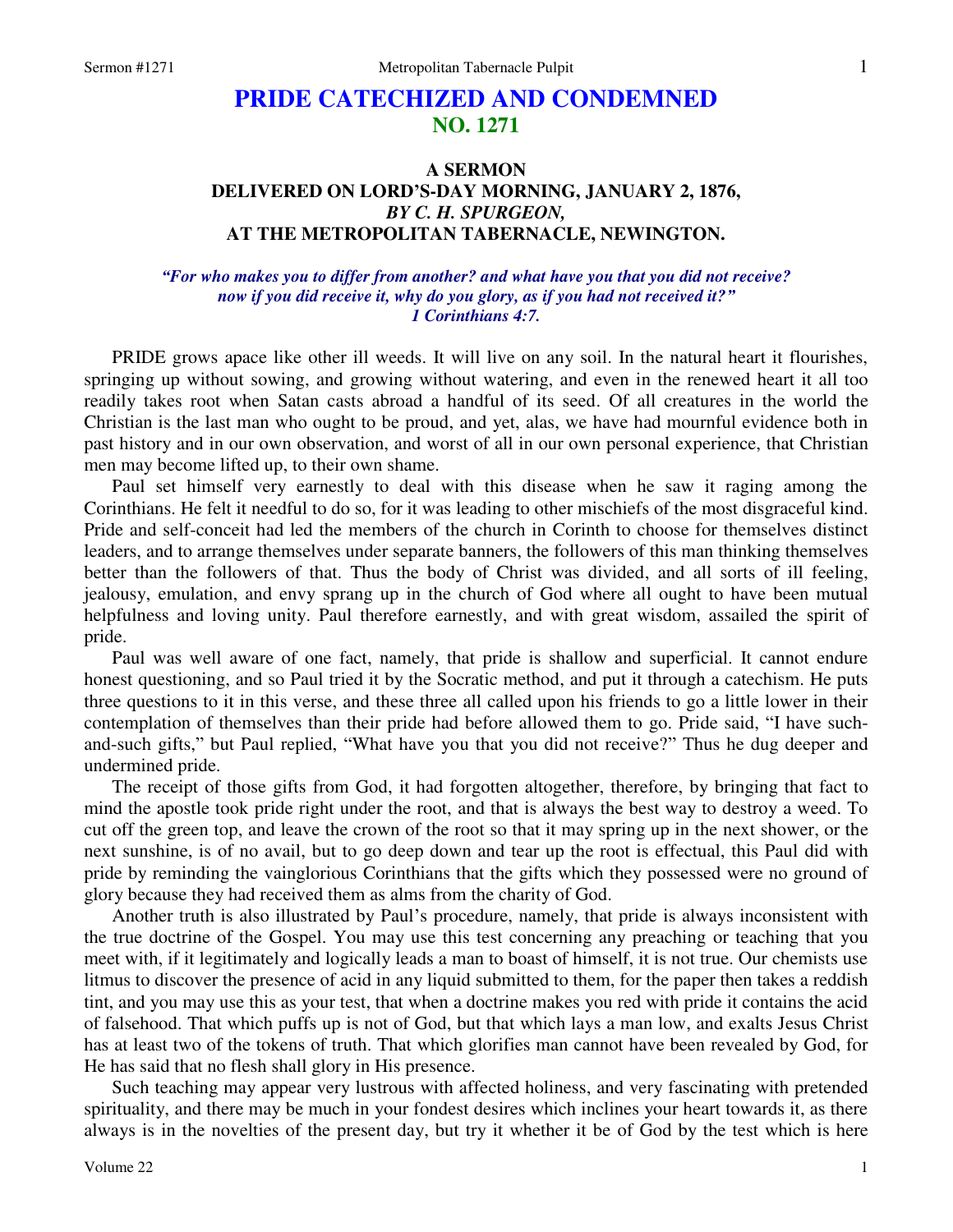suggested. If with a sleek hand it brushes your feathers the right way, and makes you feel, "What a fine fellow I am," you ought at once to flee from it. The very fact that it flatters you should be to you like a fog horn to warn you of danger. Say to every doctrine which fosters pride, "Get you behind me, Satan, for you savor not the things that be of God and of truth, or you would not speak so well of me."

My objective this morning shall be to attempt to do with our own pride what Paul sought to do with that of the Corinthians, namely, to go a little deeper than we generally go when measuring our own abilities, and then I shall try to use the silver spade of the doctrines of grace, so that this hemlock of pride may be taken up by the roots. Looking at the text I notice, first, *a question to be answered with ease—*"Who makes you to differ from another? and what have you that you did not receive?" Secondly, *a question to be answered with shame—*"Now if you did receive it, why do you glory, as if you had not received it?" And then, thirdly, I shall occupy your attention a few minutes with *other questions which these questions suggest*. May the Holy Spirit graciously bless the word.

**I.** In a two-fold form the apostle gives us A QUESTION TO BE ANSWERED WITH EASE.

There may be some who would be puzzled with these questions, but I do not suppose there are any such people present, at any rate, there are no such members of our church. When we are asked, "Who makes you to differ from another?" our answer is immediately, "God, by His grace has made us to differ," and if we are asked, "What have you that you did not receive?" we reply, "We have nothing but our sin, for every good gift and every perfect gift is from above, and comes down from the Father of lights."

We are the more glad to hear Paul say this, because he was what is nowadays styled a "self-made" man. It very frequently happens that a man who makes himself has very great respect for his maker. Is it not natural that he should worship his creator? Paul was a man who, as far as the Christian church is concerned, at any rate, had forced his way up without aid from others. He began in the church with no respect, but under very much suspicion. The brethren had heard that he persecuted the saints, so that at first they would scarcely receive him. His name was a terror rather than a pleasure, but Paul, with that high spirit, that consecrated ardor, that indefatigable industry, that wondrous courage of his, backed, of course, by the grace of God, came to the front until he could honestly claim, without egotism, that he was "not a whit behind the very chief of the apostles, though," said he, "I am nothing."

Paul was a man who had not been borne upon the crest of the wave into an eminent position, he did not wake up one morning and find himself famous, but he had put forth all his powers in the struggle of life, and labored with persistent energy year after year. When he persecuted the saints of God he did it ignorantly, in unbelief, and thought he did God a service, and all his life long for him to know a thing to be right was to strive after it. He had been kept from self-seeking and deceit, he had been an intensely active, strong-minded, high-souled man, and he had done a grand life-work by which the church is still affected, and yet Paul himself had nothing of whereof to glory.

His testimony of his own indebtedness to God's grace is so plain, and given so many times over that we cannot mistake it. He says distinctly, "By the grace of God I am what I am." He counted his own righteousness as worthless, and only desired that he might be found in Christ, arrayed in the righteousness which is of God by faith. Do we address today any self-made man, as the world calls men who have risen from the ranks? Have you taken credit to yourself, dear friend, for your success in life? Do you plume yourself upon your having risen by your own exertions? Then cease from such boasting, and in the spirit of the apostle ask yourself the question, "Who makes you to differ, and what have you that you did not receive?"

Our question is easy to answer, whether it be applied to natural gifts or to spiritual ones. There is a tendency to boast in *natural gifts,* but if questioned concerning them we must give the self-evident answer that any natural gifts we possess are not to be set to our credit, but were bestowed on us by God. Some gifts come to us as the result of *birth,* and of course in that matter we had no hand. It may be we were born of Christian parents, and that pedigree is one for which we shall always be thankful, we had sooner number our parents with the saints of God than with the peers of the realm, but truly, brethren,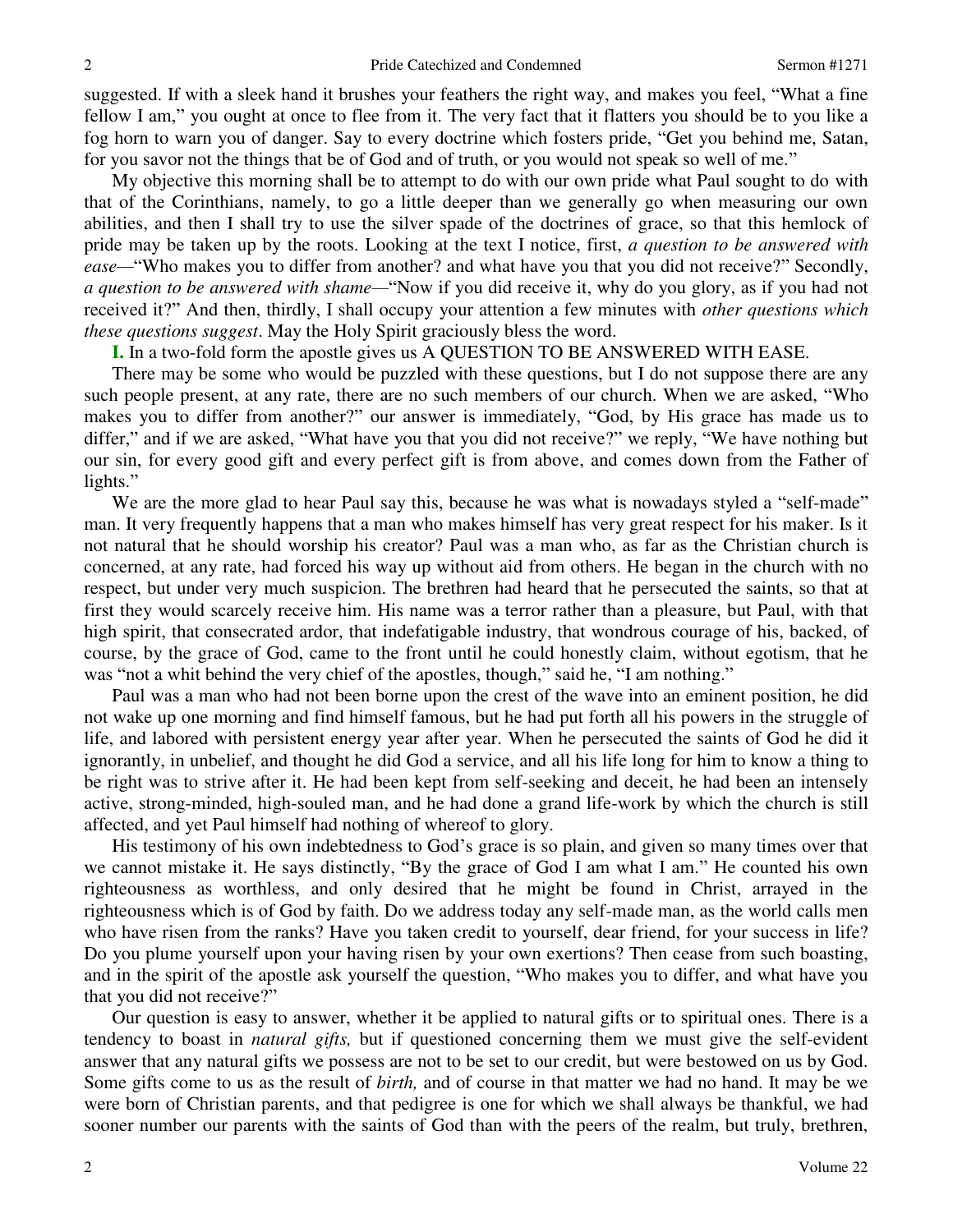we should be foolish to boast of godly ancestors, for we had not the choosing of them. Children of pious parents, you cannot look with disdain even upon those who are basely born, for you did not cause yourselves to be born any more than they did.

From their birth some derive physical strength. It always seems to me to be a very insane thing for a man to glory in his animal force, for there can be no merit in it, yet there are some who do so. In the strength of those brawny limbs of theirs, and those powerful muscles, some praise themselves abundantly. Though the Lord takes not pleasure in the legs of a man, yet some count it a very wonderful thing that they can out leap or outrun their fellows. O athlete, though you be as strong as Samson, or swift as Asahel, what have you that you have not received? Had you been born with a tendency to consumption, or with some other hereditary weakness, could you have prevented it? And now that you are strong, are you to be praised for that any more than a horse or a steam engine?

The same is true of the beauty of a person, which too frequently is the cause of vanity. Beauty is often a snare on this account. What if your features be delicately chiseled, what if your eyes are bright as the morning, and your countenance fair as the lily, what if there be a charm in your every glance, what have you in all these for which to praise yourself? Jezebel also was fair to look upon, and is she to be praised? Is not your beauty the gift of God? Bless your Creator for it, but do not despise those who are less comely, for in so doing you will despise their Maker.

How often do we hear a laugh raised behind their backs against persons who are somewhat grotesque, or it may be deformed, but God made them, and who is he that shall dare to taunt the Maker with what He has done? What have you, O you fairest among women, what have you, O you comeliest among the sons of men, but what you have received? Cease, then, those mincing airs and tossing of the head.

The same is true with regard to the rank which comes of birth. Some men are born—according to heraldic arrangements—noble. In what way is a new-born babe noble? Can true nobility arise out of anything but personal character? They are, however, born with the repute of nobility, and are at once regarded with respect. Are they not our future rulers? Through no deed or desert, or talent or heroism of their own, some are as it were by accident, or rather by the sovereign ordinance of providence, placed above others, wherefore then should they glory in what is so purely a matter of gift? O you who are great and honorable among men, what have you but what you have received? Walk in lowly gentleness, and live with true nobility of character, and so make your rank a blessing.

Brethren and sisters, how much all of us owe in the matter of birth for which we sometimes take to ourselves credit. We have never fallen, perhaps, into the grosser immoralities, but should we not readily have done so if we had been huddled together in chambers where decency struggles for existence, or been compelled to take our walks abroad where blasphemy and vice contend with law and order, and are not to be subdued? If the worst of examples had been before us instead of the best, what might we not have become? We have sinned enough as it is, but very much of the fact that we have not sinned more must be laid to the account of our having commenced life under favorable circumstances than to any meritorious conduct of our own.

In this respect, what have we that we did not receive? You have been honest, thank God for it, but you might have been a thief if your father had been so. You have been chaste and modest, be glad of it, you might not have been so had you been encompassed with other surroundings. You are at this time respected and reputable, and you carry on business in an upright manner, had you been as poor as some, you might have been tempted to do as dirty transactions as they are chargeable with. In these common matters of morality we cannot tell how much we owe to birth, and how little to ourselves. Certainly selfapplause ceases as we hear the question, "What have you that you did not receive?"

In the matter of *talent* there are very great differences. One man will very soon make his way in the world where others fail. Put him where we will, he will make his fortune, and his friends laughingly say that if he were transported to the desert of Sahara he would sell the sand at a profit. But who gave him that talent? What has he that he has not received?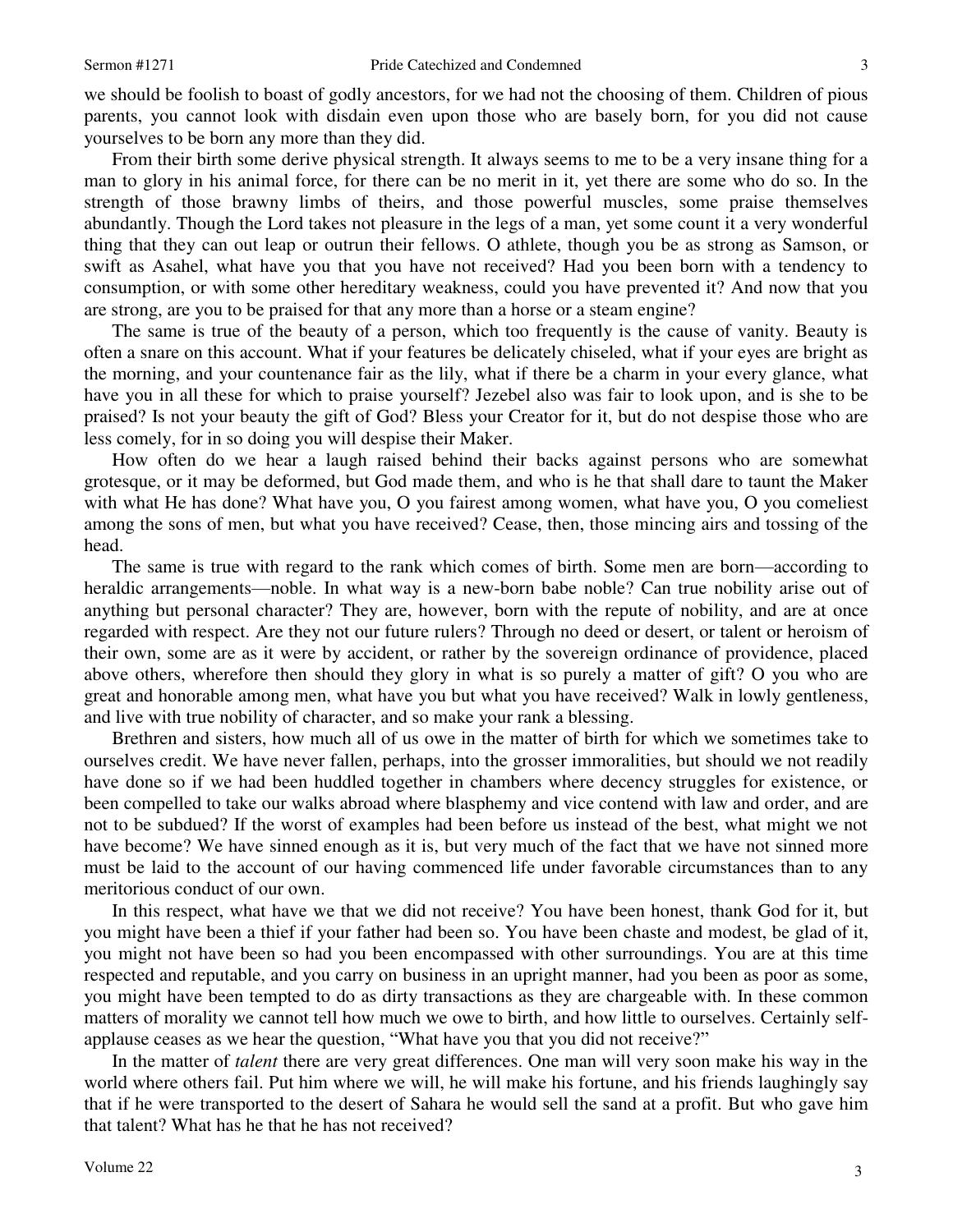Another can study an art or a science and become proficient in it in a short time, as a boy he is a leader at school, and as a man he is eminent in his sphere, still, are not his wisdom and insight gifts from heaven? Another man has the gift of eloquence, and can speak well, while his fellow has the pen of a ready writer. In either of these gifts, a man may take so much content as by and by to become vainglorious, but the truth taught in our text ought always to prevent that folly. "What have you that you did not receive?" That which God gave to you He might have withheld, and the man whom you despise might have had your gifts, he would have been foolish to despise you if you had been without them, and you are foolish now to despise him.

What differences there are, too, as to what men are helped to make of themselves by *education*. Nowadays there is a better opportunity of education for all ranks and conditions of men, for which I am earnestly thankful, and hope that true religion will be connected with the advantage, but all boys trained in the same school do not leave it equally educated. One is quick, and another dull, one manages to place himself foremost, and another is doomed to be in the rear. Whether the difference be in the original conformation of the man, or be the result of different teaching, the result must alike be subject for thankfulness to God, for whether it be natural talent or excellent education, both are received.

Equally so is it with *wealth*. I may address someone to whom God has given large substance, but, my dear friend, in the course of the accumulation of that substance you have had plenty of evidence that "it is God that gives you power to get wealth." There was a time when you had little enough, and it was a singular providence which put you in the way of rising. There have been times, too, when a little turn of the scale would have sent you into bankruptcy, but the markets went the other way, and you were made. You have seen others who were ahead of you in the race of prosperity left far behind, and though God has prospered you I know there have been anxious moments when you have had to lift up your eyes to the Most High, and beseech Him by His tenderness and mercy to help and deliver you.

Well, inasmuch as this wealth is a blessing if you know how to use it rightly, credit the possession of it to God, who has made you His steward. Do you tell me that you have had a keener eye and exercised more industry than others, as well as a better judgment? True, but who gave you the judgment, and who gave you the health with which to be industrious? Many another man has been as industrious, and yet has failed, many another has been as willing to work, but he has been disabled by sickness, many another man has had as keen an eye, but alas, his judgment has been baffled by misfortune, another man began life with as clear a brain as you, but now he is confined in the asylum and you still are in possession of all your faculties.

O sirs, never sacrifice to your own net and drag, and say, "We brought up these treasures from the deep," but bless God who gave you all that you have of earthly things, for what have you that you have not received? I would that you felt more than you do that you are only stewards, that your possessions are lent to you to be used for God's glory and the good of others, and neither to be squandered nor hoarded for yourselves.

But now, brothers and sisters, this is very emphatically true as to *our spiritual gifts,* and I invite you to consider this truth—"What have you that you did not receive?" There has long been a great doctrinal discussion between the Calvinists and the Arminians upon many important points. I am myself persuaded that the Calvinist alone is right upon some points, and the Arminian alone is right upon others. There is a great deal of truth in the positive side of both systems, and a great deal of error in the negative side of both. If I were asked, "Why is a man damned?" I should answer as an Arminian answers, "He destroys himself." I should not dare to lay man's ruin at the door of divine sovereignty.

On the other hand, if I were asked, "Why is a man saved?" I could only give the Calvinistic answer, "He is saved through the sovereign grace of God and not at all of himself." I should not dream of ascribing the man's salvation in any measure to himself. I have not found, as a matter of fact, that any Christian people care seriously to quarrel with a ministry which contains these two truths in fair proportions. I find them kicking at the inferences which are supposed to follow from one or the other of them, and sometimes needlessly crying to have them "reconciled," but the two truths together, as a rule,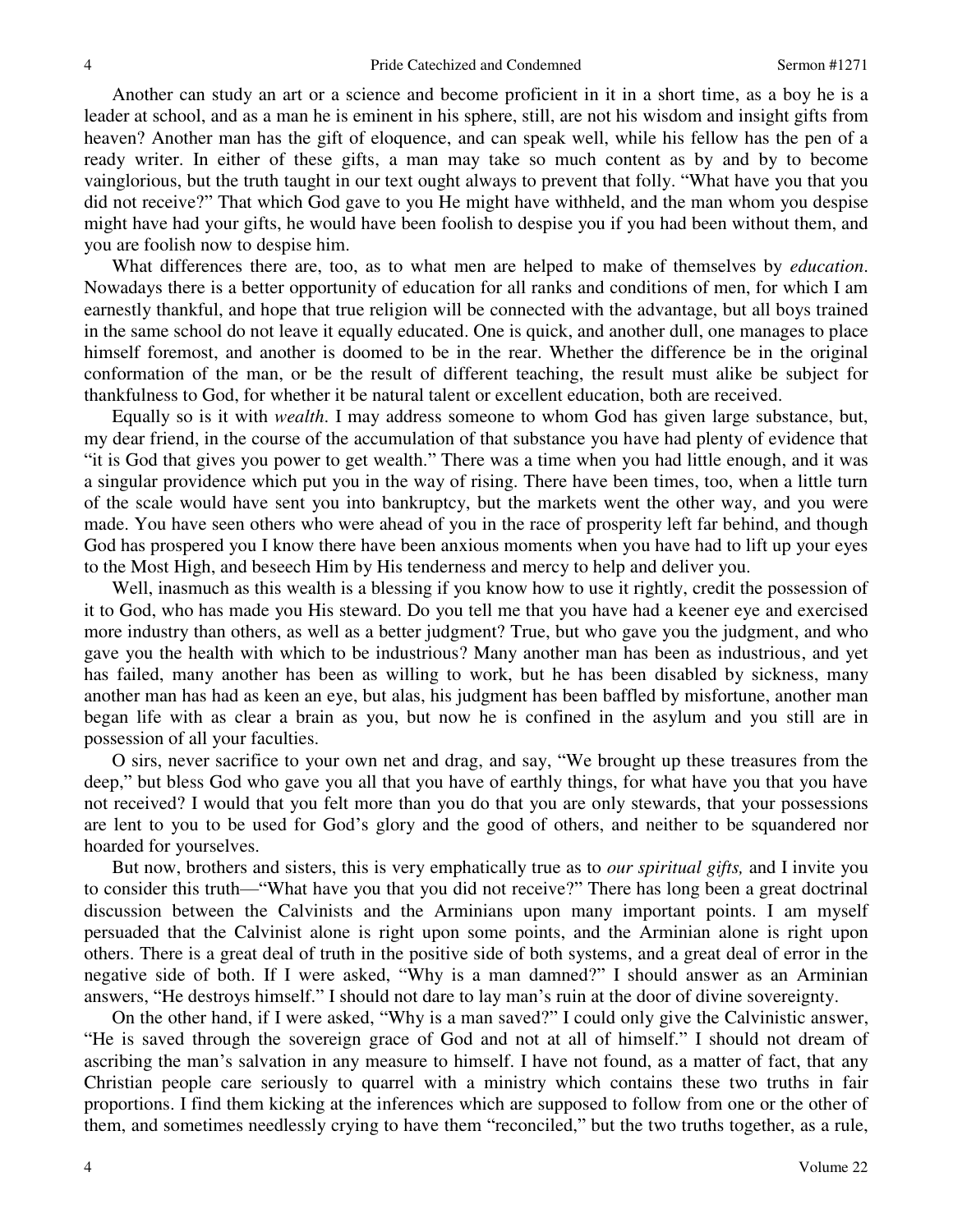commend themselves to the conscience, and I feel sure that if I could bring them both forward this morning with equal clearness I should win the assent of most Christian men.

At this time, however, I have to confine myself to the statement that all the grace we have is the gift of God to us, and I trust none will, therefore, suppose that I deny the other side of the question. I believe assuredly that we have nothing good in us but what we have received. For instance, we were dead in trespasses and sin, and we were quickened into spiritual life, my brethren, did that life spring out of the ribs of death? Did the worm of our corruption beget the living seed of regeneration? It is absurd to think so. God be praised for His great love wherewith He loved us, even when we were dead in sin, which led Him to quicken us by His grace.

We have been forgiven our great sins—wholly forgiven, through the precious blood of Christ we have been made clean. Did we deserve it? Does any man who professes to be a Christian say, for a single moment that he deserved the ransom paid by Christ, and deserved the pardon of his sin? It would be monstrous blasphemy even to imagine such a thing. Oh no, "By grace are you saved, through faith, and that not of yourselves, it is the gift of God: not of works, lest any man should boast." God forgave us freely, there could not possibly have been any quality in sin which could have called forth forgiving love. He had mercy upon us because He would have mercy upon us, not because we could claim anything at His hand.

Everything, dear friend, that makes you to *differ from the common sinner* is the gift of God's grace to you. You know it is. You have faith in Christ, yes, but did not the Holy Spirit work it in you? Do you not cheerfully subscribe to the doctrine that faith is of the operation of God? You have repentance of sin, but was the repentance natural to you? Did you not receive it from Him who is exalted on high to give repentance? Is not your repentance His gift? "Truly," one will say, "but then the same Gospel was preached to others as to us." Precisely so. Perhaps the very sermon which was the means of your conversion left others as they were. What made the difference then? Do you reply, "We willed to believe in Jesus." That is true, an unwilling faith would be no faith, but who influenced your will? Was your will influenced by some betterness of nature in you so that you can claim credit for it? I for one reject with abhorrence any such an idea.

Do you reply, "Our will was influenced by our understanding, and we chose what we knew to be best." But, then, who enlightened your understanding? Who gave you the light which illuminated your mind, so that you chose the way of life? "Oh," say you, "but our hearts were set towards salvation, and the hearts of others were not." That also is true, but who set your hearts that way, who was the prime mover? Was it you or God? There is the question, and if, my dear brother, you dare affirm that in the matter of your own salvation you were the prime mover I am at a loss to understand you, and I hope there are few of your creed. Jesus is not Alpha to you. You do not love Him because He first loved you. You were evidently not converted, or turned at all, but you turned yourself! You are not a new creature, but are your own new-creator.

Do you look to see the same thing in others? Why, then, do you act as you do? Why do you pray the Lord to turn others if you believe that He did not turn you? Do you pray the Lord to convert your children? Why do you do it? If it is left entirely to them to be the prime movers, why pray to God about them? "Ah," says one, "God must treat all alike." I ask again, why do you pray for your children? You ask God to do a wrong thing in blessing your children in preference to other people, if it be true that He is bound to treat all alike. When you go practically to work these sentiments do not hold water. The man who knows that the Holy Spirit was first in his operations upon the mind, and who calls Christ Jesus the Alpha and the Omega of his salvation, is the man who can fairly go to the Lord, and pray for the conversion of this man or that, and he too is sure to give God all the glory of his salvation, and magnify and bless the grace of the Most High.

Perhaps, my dear brother, there is a difference *between you and other saints*. I am sure there is reason for some saints to eclipse others, for some professors are very poor things indeed. Well, brother, you have a great deal more faith than others, where did you get it? If you received it from anywhere but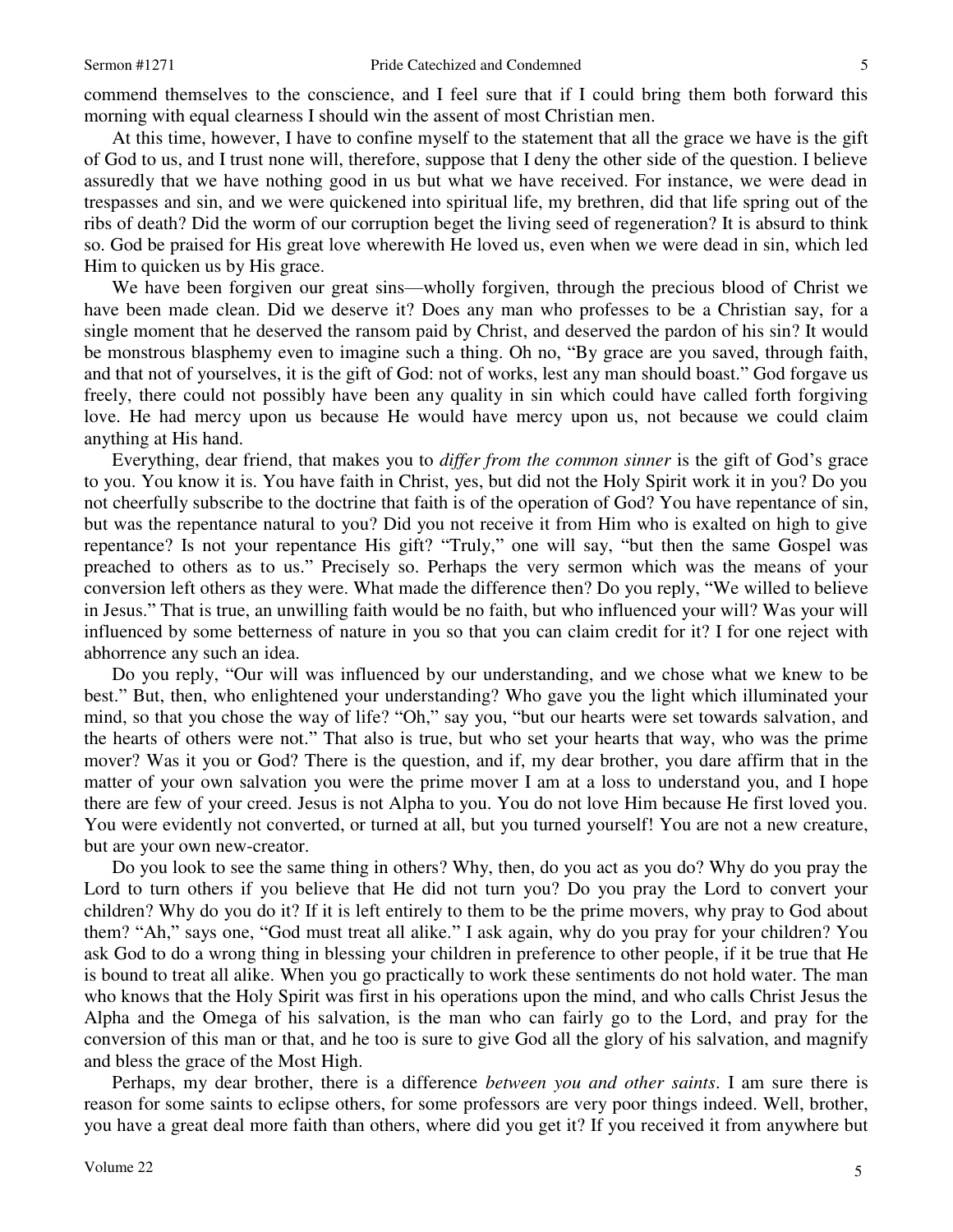from God, you had better get rid of it. Dear brother, you have more joy than some, and possibly you feel ashamed of your fellow Christians who are so doubting and sad, beware that you do not become vain of your joy, and remember, that if your joy is true joy, you received it of the Lord. Are you more useful than others? You cannot help looking at certain professors who are idle, and wishing that you could stir them up. I know I do, I would put a sharp pin into their downy cushions if I could, but for all that who gives us activity, who gives us usefulness, who gives us zeal, who gives us courage, who gives us everything?

If you, dear friend, get into such a condition that you begin to whisper to yourself, "I have improved my gifts and graces at a very noble rate, and am getting on exceedingly well in spiritual things," you will soon have to come down from your high places. If you register yourself A-1 at Lloyd's I will not sail with you, brother, for I fear your proud barque will tempt the tempest, I would rather sail with some poor Christian man whose weather-beaten vessel would go to the bottom if Jesus were not on board, for I am persuaded he is safe. "Blessed is the man that fears always." Blessed is the man who lies low at the foot of the cross, and who, concerning everything that he has, whether temporal or spiritual, ascribes all to the Giver of all Good.

Now we must pass on briefly to think of the second point.

#### **II.** HERE IS A QUESTION TO BE ANSWERED WITH SHAME.

"If you did receive it, why do you glory, as if you had not received it?" If any of us have fallen into vain glory, and we all have more or less done so, let us answer this question with confusion of face. Brother, sister, have you gloried in anything you have received? Then bethink you how wrongly you have acted, for you have robbed God of His honor. To glory in man is altogether inconsistent with glorying in God. Depend upon it every particle of praise we take to ourselves is so much stolen out of the revenues of the King of kings. Will a man rob God? Will a redeemed man rob God? Will a poor sinner snatched from between the jaws of death and hell by undeserved mercy, rob God? Lord have mercy upon us.

When we boast we also leave our truthful position, and every Christian ought to be ashamed to stand anywhere but in the truth. When I confess myself to be weak, helpless, and ascribe all I have to grace, then I stand in the truth, but if I take even the remotest praise to myself, I stand in a lie. The Lord have mercy upon us if we have dared to act falsehood in His presence.

Let us remember, too, that whenever we prize ourselves highly we are sure to esteem our Lord less. Do you see any spiritual beauty in yourself? Then it is because you do not know what true beauty is. Do you say, "I am rich and increased in goods"? Then you know nothing, or very little, of what true wealth is. You have mistaken gilt for gold, and rags for raiment. I counsel you buy of Jesus gold tried in the fire, and fine linen wherewith you may be clothed. Depend upon it our judgment is very much like a pair of scales, if Christ goes up self goes down, and if self rises Jesus falls in our esteem. No man ever sets a high price upon self and Christ at the same time—

#### *"The more Your glories strike my eyes The humbler I shall be,"*

is a rule without exception.

 Besides, if you and I have gloried in what we possess we have undervalued our fellow Christians, and that is a great sin. They are very dear to Jesus, and He accounts even their deaths precious. "Take heed that you despise not one of these little ones that believe in Me," but if we overestimate ourselves the natural consequence is that we underestimate others. Have I ever thought, "I am a rich man, and these poor people, though good Christians, are nobodies compared to me, I am of far more consequence to the church"? Have I conceived because I have a measure of talent, that those holy men and women who cannot speak for Christ are of no great account? Or have I, because I happened to be an old, experienced Christian, snuffed out the young ones, and said, "They are only a pack of boys and girls"?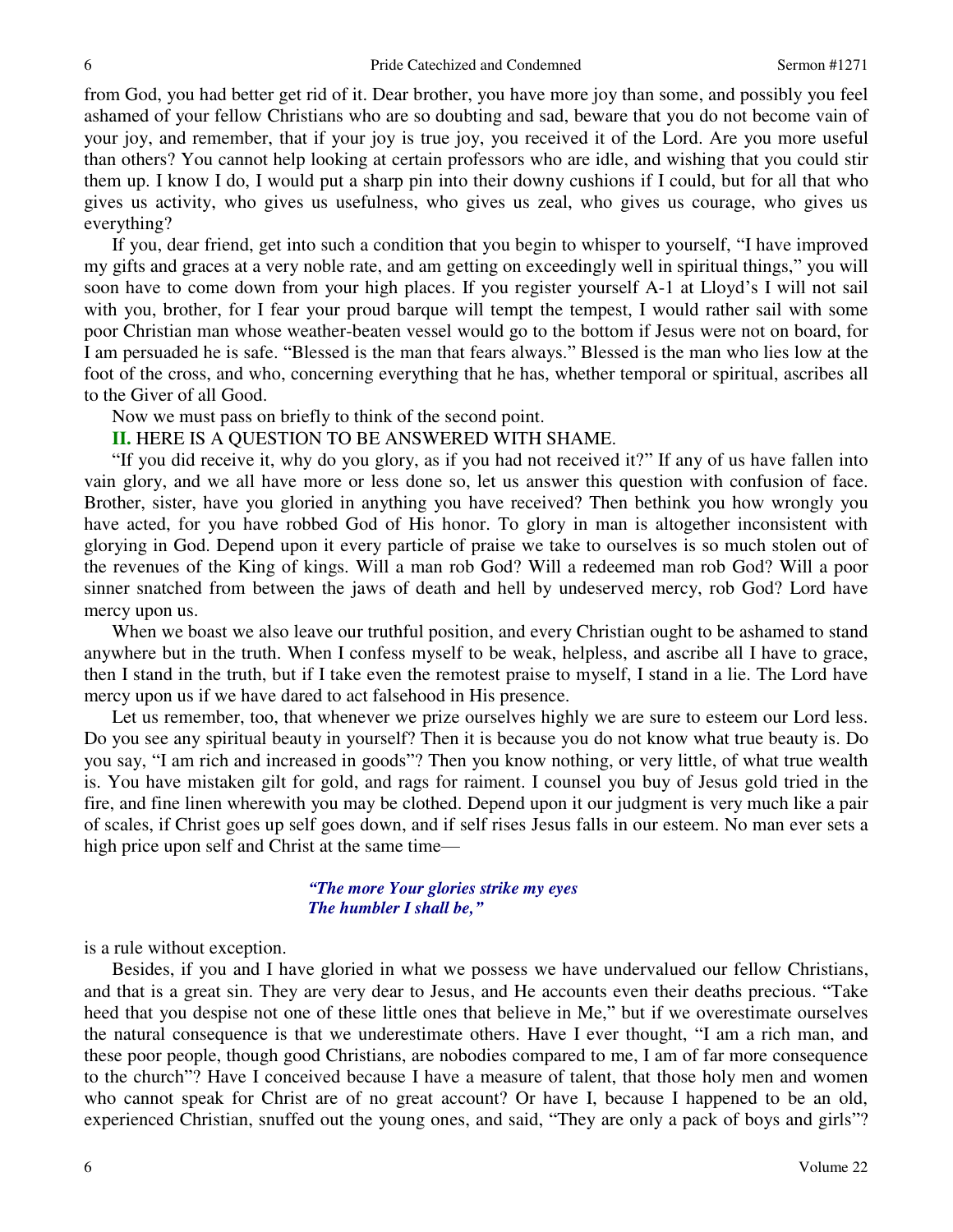7

 Is this the way to speak of those who were bought with the blood of Christ, and are members of Christ's body? It will not do for us to despise the humblest saint. I believe there are many who are now pushed into the background and shoved into any hole and corner whom Christ looks upon with special delight, and will place first when He comes. Verily I say unto you, "There are first that shall be last, and there are last that shall be first."

 Besides, all this honoring of ourselves generally puts us off from the right course as to our gifts, and makes us forget that these things are only lent us, to be used for our Master. It is required of stewards that they are found faithful, not that they vaunt themselves and deck themselves in their Master's goods. We have too much to do to afford to boast. Look at yonder young soldier who has just received his armor and his helmet. He has just entered the service. Look with what pleasure he sees his comely face reflected in his breastplate, how much he admires his plume, he thinks how grand he shall look in such gear. My dear fellow, all this while you have forgotten that to wear these things in the thick of the battle, where they will bear the dint of the sword, is what awaits you, and you do not consider that, not your gallant appearance, but your valor is what we want to see. When a man exalts himself because of what he possesses, he does not act as a soldier of the cross should do.

Here we will insert an illustration or two. There is a tendency in some to exalt themselves because God has placed them in *office*. They are ministers, deacons, elders, superintendents, or something. What mighty airs they give themselves! "Honor to whom honor is due"—they seem to have learned the text by heart, and to have seen a personal reference in it. Have you never seen the footmen of princes when they are playing the great man? What wonders of nature and art they often are. I was admiring one of them the other day, with all the reverence due. The vision of his pomp quite staggered me, for he was so gorgeous to look upon. I feel sure that his royal master was nothing like so striking, and certainly could not have been more pompous or aristocratic.

While I was looking on with due wonder and reverence, somebody cruelly remarked, "What a flunky!"—a most irreverent observation, and yet very natural. My brothers, whenever you and I, because we have our best clothes on, and are ministers, or deacons, or elders, act as if we were very great men, somebody or another is to call us flunkies too, not perhaps exactly in so many words, but in language to the same effect. Do not let us expose ourselves to such contempt, and if ever we have done so, let us be rebuked at once by the thought of what we have seen in others.

Some persist in boasting about their experience. This also is vanity. Suppose a man here, who is a great pedestrian, has been over the Alps, and traversed Europe, here is his walking stick, and it boasts, "I am the most traveled walking stick in creation, I have smitten the craggy brows of the Alps and bathed myself in the Nile." "Well," says one, "but wherever you have gone you have been carried by a power beyond yourself." So let the man who boasts in experience remember that in the paths of peace he has gone nowhere except as the Lord's hand has borne him onward, he has been nothing but a staff in God's hands, and while he should be grateful he should never be proud.

I was in a beautiful garden the other day, upon the rocks, where the choicest of flowers and tropical plants are growing, while all around the rocks are bare, with scarce a trace of vegetable life. Now, suppose that garden were proud, and boasted of its fruitfulness. The answer would be, "Every basketful of earth had to be carried up to you, and you would not bear fruit now if it were not for the stream of water that is turned on, and tracked through many little mazes, and brought to the root of each plant you bear, you would be a rock again in a few months if you were left to yourself, therefore let the former of the garden rejoice in his work, but the garden itself may not glory." That is what the most fruitful believer would be if God left him alone—a barren rock, a wilderness.

Suppose I address some Christian who is happy, and joyous, and cheerful, and has such dainty bits sent home to him out of the promises, such precious words from Scripture applied to his heart? Dear friend, are you apt to think that there is something especially good about you because you get all these remarkable enjoyments? Then let me disabuse your mind. It is your weakness which gets you these favors. When you are living in a hotel you will remark that certain persons have their dinners sent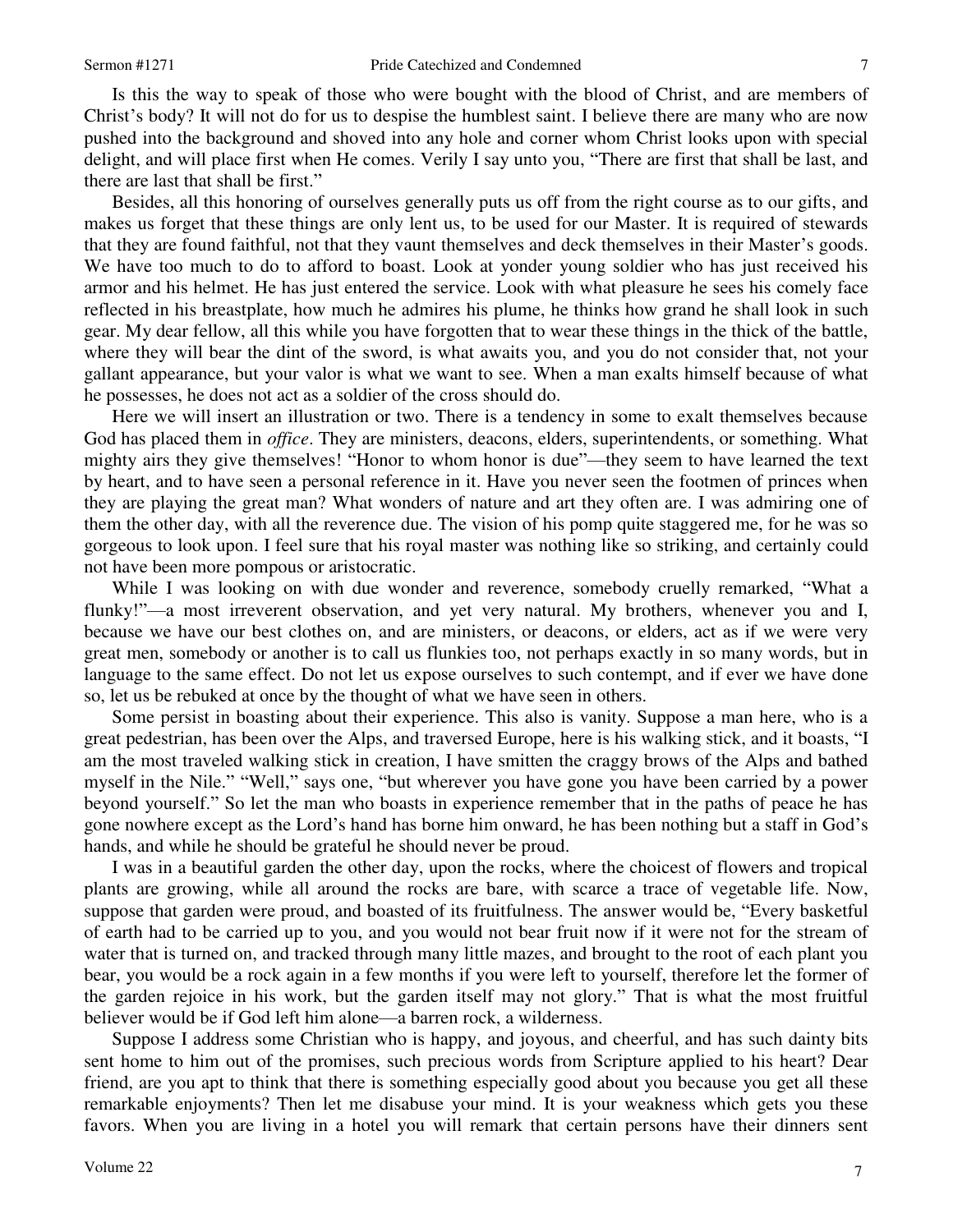upstairs. What for? Oh, that is because they are ill. If you are well you must go down to the *table d'hote*  with the rest, but if you are ill they will send it upstairs, and pay you extra attention.

These very comforts that God gives you ought to make you inquire whether there is not something amiss with you, and instead of thinking you are strong and well, you should search and see if there is not some weakness which the Lord in His mercy intends to remove by the double comforts which He gives to you. Nothing in the world ought to be a cause of self-exaltation, nothing that our God gives us ought to make us think highly of ourselves.

Lower down, brother, lower down, and so you will rise. The way to heaven is downhill, not uphill. As Christ went down to the grave that He might come up again and fill all things, so must you go to the cross, and down to the grave of self and be buried with Christ, and learn the meaning of your baptism, and make it true that you are buried with Him to all the world, and to yourself also, for so only can you rise into the fullness of the new life.

**III.** OTHER QUESTIONS WHICH THESE QUESTIONS SUGGEST shall now, in the third place, occupy our attention.

What are they? The first is this. *Have I ever given to God His due place in the matter of my salvation*?—a question that I may very well put, for I recollect when I was converted to God, and truly converted too, but I did not know that it was the work of the Spirit in my heart, I did not understand that it was the result of special grace. I had heard the Gospel generally preached, but I had not learned the peculiar doctrines of grace, and I recollect very well sitting down and thinking to myself, "I am renewed in my mind, I am forgiven, I am saved, how came that about?" and I traced it to this, that I had heard the Gospel, but as I knew that many never had an opportunity of hearing it, I saw special grace in my having had the opportunity to hear it. But then I said, "There are others who have heard it, but it was not blessed to them, how came it to be blessed to me?" And I cogitated for awhile whether it could be something good in me that made the Gospel useful to me, for if so I deserved to have the credit of it.

Somehow the grace which God had given me made me fling that theory to the winds, and I came to this conclusion, "It must be God that made the difference," and having got that one thought into my mind, the doctrines of grace followed as a matter of course. Only by experientially knowing that there has been a special work of grace in your own soul, will you be likely to place the Lord where He should be in your creed, for some provide a very inferior place for the Lord in the matter of their salvation. With them man is very great, and God is made little of, but true theology makes God the very sun of the system, the center, the head, the first, and chief. Have you done so? If not, correct your views, and get a clearer view of the Gospel of grace. May the Holy Spirit help you therein. To know the doctrines of grace will be much to your comfort, will tend to your stability, and will also lead you to seek the glory of God.

The next question is this, Have I this morning the spirit of humble gratitude? How do I feel? Do I take God's mercy as a matter of course, and view my own gifts without thankfulness? Then I act like the brutes that perish, but let me pray this morning that humble, lowly gratitude may daily rule my spirit. Such gratitude will make you cheerful, it will make you earnest, it will in fact be an atmosphere in which all Christian graces will grow by the blessing of God's Spirit.

Next, seeing I have been a receiver, what have I done towards giving out again? It cannot have been intended that I should receive and never give out, for if that be the case there is a sad lot for me. You know they used to make, and do still make in the north of England, earthenware saving boxes for children. You can put what you like in, but you cannot get it out anymore until you break the box, and there are persons of that sort among us. Some have died lately, and their estates have been reported in the Probate Court. There was plenty put in to them, but you could never get anything out, and consequently they had to be broken up. I only hope when they were broken up the gold and silver went the right way. What a pity to be like money boxes, to be of no good until you are broken up. One would like to get and give at the same time. We ought not to be as a stagnant pond, a Dead Sea, which receives from rivers all the year round, but gives forth no stream in return, and so becomes a stagnant, putrid